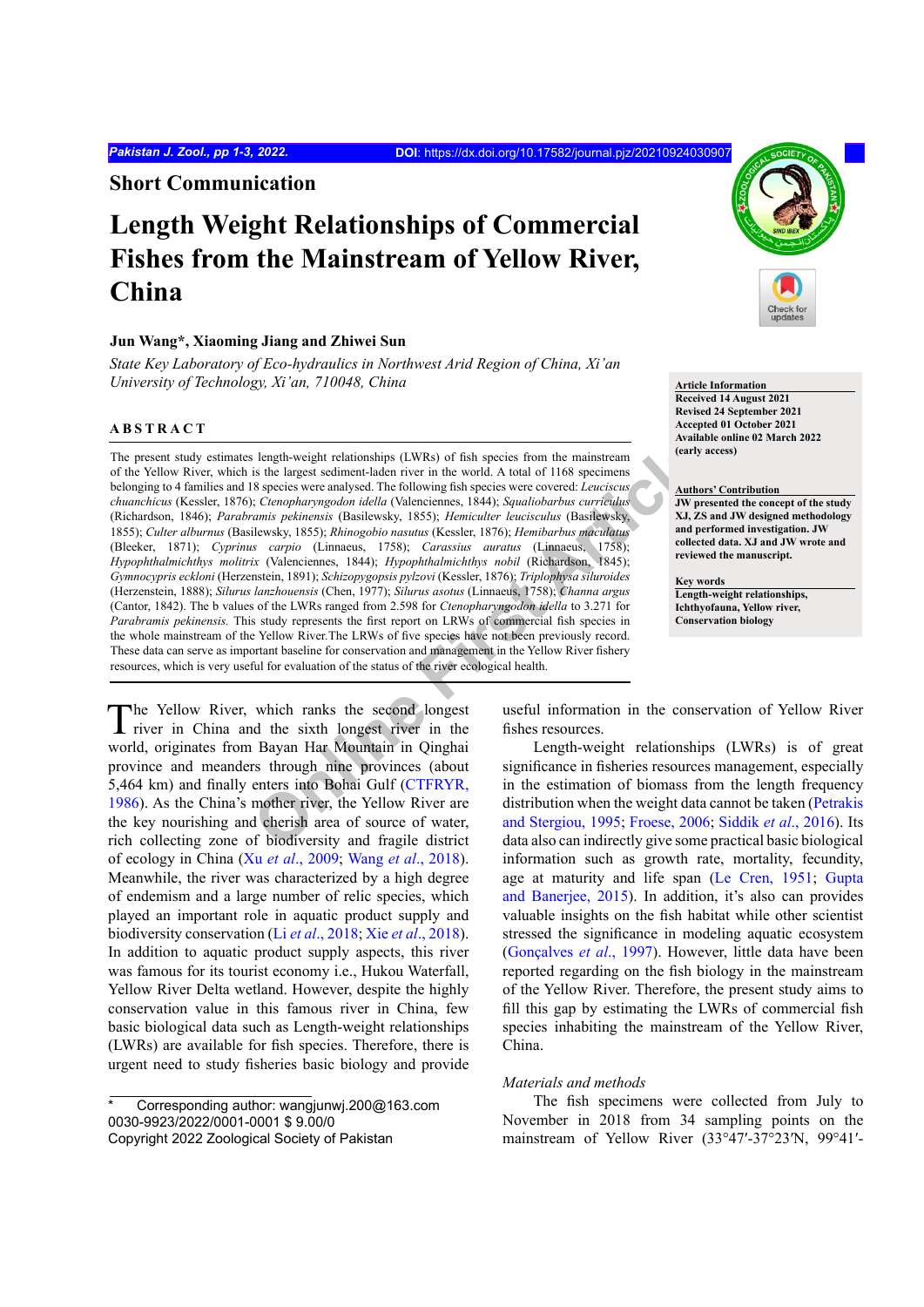118°12′E). The specimens were collected by gill nets (mesh size: 3-5 cm, length: 80-100 m, height:1.5-2 m), fish cages (mesh size: 0.5 cm, length: 2-3 m) through everyday independent sampling (fishing nets were put in river water body at dusk about 16:00-18:00 o'clock and collected in the following early morning about 7:00-9:00o'clock) and electrofishing technique (CWB-2000 P, 12V, 250 Hz). All fish specimens were identified immediately to the species level according to [Li \(2017\)](#page-2-10) and rechecked based on FishBase (Froese and Pauly, 2018). Standard length (SL, nearest to 0.1 mm) and body weight (W, nearest to 0.1 g) were measured for each sample. LWRs were estimated using the equation:  $W = aL^b$ , where *a* and *b* are the equation parameters calculated by the least squares method using the logarithmic form of the equation: Log  $W=$  Log  $a + b$  Log *L*, where *W* is the body weight (g), *L* is the standard length (cm). The log-log plots of length and weight data were performed for visual inspection of outliers and obvious

outliers were removed according to the plot of the log *W* over log *L* ([Froese, 2006](#page-2-6)). The statistical significance level of the coefficient of determination  $(r^2)$  and 95% confidence intervals (95%CI) of *a* and *b* were also estimated.

#### *Result and discussion*

In the present study, the LWRs of 1168 individuals from 18 species representing 4 families and 17 genera were determined. The following species were covered: *Leuciscus chuanchicus* (Kessler, 1876); *Ctenopharyngodon idella* (Valenciennes, 1844); *Squaliobarbus curriculus* (Richardson, 1846); *Parabramis pekinensis* (Basilewsky, 1855); *Hemiculter leucisculus* (Basilewsky, 1855); *Culter alburnus* (Basilewsky, 1855); *Rhinogobio nasutus*  (Kessler, 1876); *Hemibarbus maculatus* (Bleeker, 1871); *Cyprinus carpio* (Linnaeus, 1758); *Carassius auratus* (Linnaeus, 1758); *Hypophthalmichthys molitrix* (Valenciennes, 1844); *Hypophthalmichthys nobil*

<span id="page-1-0"></span>

|                                                 | Table I. Descriptive statistics and estimated parameters of length-weight relationships for commercial fish species |
|-------------------------------------------------|---------------------------------------------------------------------------------------------------------------------|
| from the mainstream of the Yellow River. China. |                                                                                                                     |

| logarithmic form of the equation: Log $W = \text{Log } a + b \text{ Log } a$<br>L, where W is the body weight (g), L is the standard length<br>(cm). The log-log plots of length and weight data were |                 |               |               | (Kessler, 1876); Hemibarbus maculatus (Bleeker, 1871)                                                      |             |                   |             |                |  |
|-------------------------------------------------------------------------------------------------------------------------------------------------------------------------------------------------------|-----------------|---------------|---------------|------------------------------------------------------------------------------------------------------------|-------------|-------------------|-------------|----------------|--|
|                                                                                                                                                                                                       |                 |               |               | Cyprinus carpio (Linnaeus, 1758); Carassius auratus                                                        |             |                   |             |                |  |
|                                                                                                                                                                                                       |                 |               |               | 1758); Hypophthalmichthys<br>(Linnaeus,<br>molitrix<br>(Valenciennes, 1844);<br>Hypophthalmichthys<br>nobi |             |                   |             |                |  |
| performed for visual inspection of outliers and obvious                                                                                                                                               |                 |               |               |                                                                                                            |             |                   |             |                |  |
|                                                                                                                                                                                                       |                 |               |               |                                                                                                            |             |                   |             |                |  |
| Table I. Descriptive statistics and estimated parameters of length-weight relationships for commercial fish species<br>from the mainstream of the Yellow River, China.                                |                 |               |               |                                                                                                            |             |                   |             |                |  |
|                                                                                                                                                                                                       |                 |               |               |                                                                                                            |             |                   |             |                |  |
| <b>Family and species</b>                                                                                                                                                                             | $\mathbf n$     | <b>SL</b>     | W             | $\mathbf{a}$                                                                                               | $\mathbf b$ | 95% CI of a       | 95% CI of b | $\mathbb{R}^2$ |  |
|                                                                                                                                                                                                       |                 | range (cm)    | range (g)     |                                                                                                            |             |                   |             |                |  |
| Cyprinidae                                                                                                                                                                                            |                 |               |               |                                                                                                            |             |                   |             |                |  |
| Leuciscus chuanchicus <sup>+</sup>                                                                                                                                                                    | 19              | 12.8-20.6     | 24.5-157.7    | 0.0075                                                                                                     | 3.240       | $0.0026 - 0.0217$ | 2.862-3.609 | 0.952          |  |
| Ctenopharyngodon idella                                                                                                                                                                               | 27              | 24.0-60.5     | 309.2-3640.0  | 0.0824                                                                                                     | 2.598       | 0.0392-0.1734     | 2.393-2.804 | 0.964          |  |
| Squaliobarbus curriculus                                                                                                                                                                              | 38              | 13.5-37.0     | 38.5-672.5    | 0.0097                                                                                                     | 3.131       | 0.0379-0.1694     | 2.399-2.812 | 0.989          |  |
| Parabramis pekinensis                                                                                                                                                                                 | 56              | $13.5 - 34.8$ | 37.0-777.9    | 0.0068                                                                                                     | 3.271       | 0.0044-0.0107     | 3.126-3.416 | 0.974          |  |
| Hemiculter leucisculus                                                                                                                                                                                | 19              | $5.1 - 17.8$  | 1.7-65.4      | 0.0120                                                                                                     | 3.016       | 0.0073-0.0199     | 3.126-3.416 | 0.982          |  |
| Culter alburnus                                                                                                                                                                                       | 30 <sup>°</sup> | $7.8 - 55.0$  | 2.1-1482.5    | 0.0066                                                                                                     | 3.102       | 0.0044-0.0097     | 2.979-3.225 | 0.989          |  |
| Rhinogobio nasutus <sup>+</sup>                                                                                                                                                                       | 9 <sup>1</sup>  | 14.5-24.3     | 36.1-177.5    | 0.0130                                                                                                     | 2.975       | 0.0027-0.0638     | 2.463-3.487 | 0.964          |  |
| Hemibarbus maculatus                                                                                                                                                                                  | 32              | $7.7 - 28.0$  | $6.5 - 255.5$ | 0.0260                                                                                                     | 2.821       | 0.0129-0.0525     | 2.573-3.069 | 0.947          |  |
| Carassius auratus                                                                                                                                                                                     | 361             | $6.1 - 25.8$  | 8.1-445.2     | 0.0371                                                                                                     | 2.913       | 0.0317-0.0435     | 2.854-2.973 | 0.962          |  |
| Cyprinus carpio                                                                                                                                                                                       | 237             | $6.9 - 62.0$  | 9.1-5250.0    | 0.0325                                                                                                     | 2.903       | 0.0281-0.0378     | 2.856-2.951 | 0.984          |  |
| Hypophthalmichthys molitrix                                                                                                                                                                           | 40              | $10.5 - 52.0$ | 18.5-2020.0   | 0.0112                                                                                                     | 3.127       | 0.0085-0.0149     | 3.042-3.212 | 0.993          |  |
| Hypophthalmichthys nobil                                                                                                                                                                              | 16              | 13.0-71.0     | 30.0-5971.0   | 0.0153                                                                                                     | 3.065       | 0.0069-0.0338     | 2.838-3.293 | 0.984          |  |
| Gymnocypris eckloni                                                                                                                                                                                   | 63              | 4.0-25.8      | 1.1-209.2     | 0.0164                                                                                                     | 2.949       | 0.0137-0.0196     | 2.880-3.018 | 0.992          |  |
| Schizopygopsis pylzovi+                                                                                                                                                                               | 23              | 3.8-34.9      | 0.7-506.9     | 0.0155                                                                                                     | 2.912       | 0.0124-0.0195     | 2.825-2.999 | 0.996          |  |
| Cobitidae                                                                                                                                                                                             |                 |               |               |                                                                                                            |             |                   |             |                |  |
| Triplophysa siluroides <sup>+</sup>                                                                                                                                                                   | 17              | 2.4-29.2      | $0.2 - 261.4$ | 0.0175                                                                                                     | 2.802       | 0.0014-0.0021     | 2.693-2.910 | 0.995          |  |
| <b>Siluridae</b>                                                                                                                                                                                      |                 |               |               |                                                                                                            |             |                   |             |                |  |
| Silurus lanzhouensis <sup>+</sup>                                                                                                                                                                     | 30              | 20.0-61.5     | 41.9-1973.7   | 0.0042                                                                                                     | 3.145       | 0.0022-0.0082     | 2.962-3.328 | 0.978          |  |
| Silurus asotus                                                                                                                                                                                        | 137             | 14.5-64.2     | 31.0-1960.0   | 0.0122 2.864                                                                                               |             | 0.0079-0.0188     | 2.734-2.994 | 0.934          |  |
| Channidae                                                                                                                                                                                             |                 |               |               |                                                                                                            |             |                   |             |                |  |
| Channa argus                                                                                                                                                                                          | 14              | 15.5-41.5     | 52.0-1099.0   | 0.0147                                                                                                     | 2.970       | 0.0071-0.0304     | 2.746-3.193 | 0.986          |  |

n denote number of analysed specimens, SL denote standard length, *W* denote body weight, a coefficient of proportionality, b denote allometric coefficient, CI denote confidence limit,  $R^2$  denote coefficient of determination,  $+$  denote no data about LWRs in FishBase (Froese and Pauly, 2018).